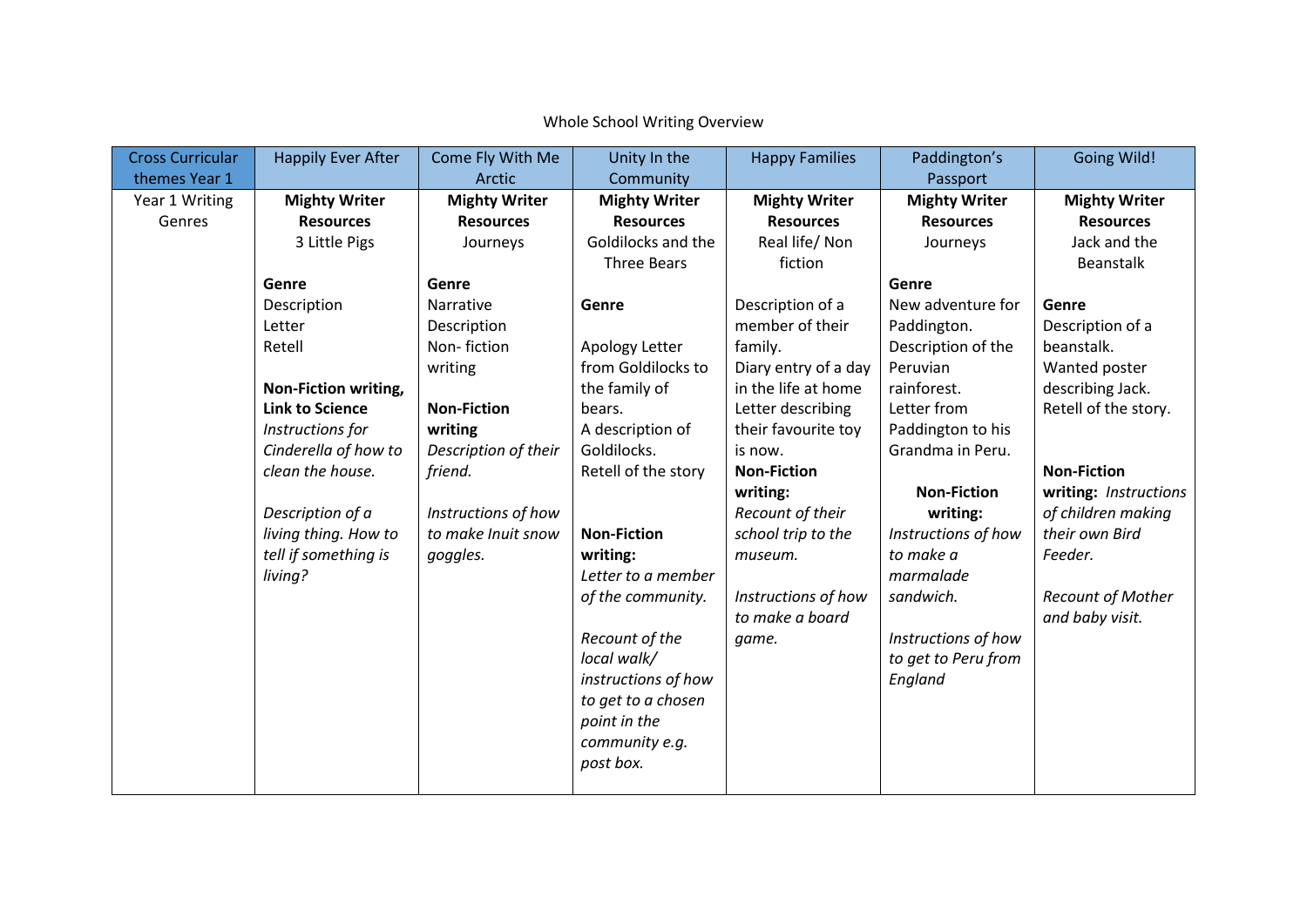| <b>Cross Curricular</b> | International Media     | Zero to Hero               | Land Ahoy!              | The Big Ship Sailed     | <b>Never Eat</b>      | Light Up the World!       |
|-------------------------|-------------------------|----------------------------|-------------------------|-------------------------|-----------------------|---------------------------|
| <b>Themes Year 2</b>    | <b>Station</b>          |                            |                         |                         | <b>Shredded Wheat</b> |                           |
| Year 2                  | <b>Mighty Writer</b>    | <b>Mighty Writer</b>       | <b>Mighty Resources</b> | <b>Mighty Resources</b> | <b>Mighty Writer</b>  | <b>Mighty Writer</b>      |
|                         | Resource                | <b>Resources</b>           | Fantasy                 | Fantasy                 | Resources             | <b>Resources</b>          |
|                         | Space                   | <b>Real life</b>           |                         |                         | Minibeasts            | <b>Real Life</b>          |
|                         |                         |                            | <b>Text</b>             | <b>Text</b>             |                       | Text                      |
|                         | <b>Text</b>             | <b>Text</b>                | Pirate /dragon          | Winnie the Witch        | <b>Text</b>           | Lighthouse Keeper's       |
|                         | <b>Traction Man</b>     | Little People Big          | stories                 |                         | The Insect            | Lunch                     |
|                         |                         | <b>Dreams</b>              |                         | Genre                   | Detective             | Genre                     |
|                         | Genre                   |                            | Genre                   | Character               |                       | Instructions - How        |
|                         |                         | Genre                      | Story retelling from    | description             | Genre                 | to make a sandwich        |
|                         | Letter to from          |                            | dragon's                | Story retell            | Recount from a        | that deters seagulls      |
|                         | <b>Traction Man to</b>  | <b>Movie Review</b>        | perspectives            | including speech        | bug hunt              |                           |
|                         | <b>Scrubbing Brush</b>  | Description of a           | Instructions for        |                         |                       | Character                 |
|                         | Narrative - retell      | Disney character           | making a pirate flag    | Recount of the          | Design a new bug-     | description of the        |
|                         | Fact file about a       | Biography of Walt          | Letter from a pirate    | Titanic                 | label and describe    | Lighthouse Keeper         |
|                         | planet.                 | Disney                     | on his journey          |                         |                       |                           |
|                         | Apollo 11 recount       | Recount of visiting        | across the sea          | Instructions-           | Letter to David       | Story retell from         |
|                         |                         | hero (fire station)        | Meet a pirate !         | linked to topic         | Attenborough          | Mrs Grinling's            |
|                         |                         |                            | Hot seating and         |                         |                       | perspective               |
|                         |                         |                            | factfile                |                         | Recount of trip to    |                           |
|                         |                         |                            |                         |                         | Mosque.               | Letter to                 |
|                         |                         |                            |                         |                         | Instructions - How    | Headteacher-We            |
|                         |                         |                            |                         |                         | to plant a seed.      | want a Green School       |
|                         |                         |                            |                         |                         |                       |                           |
| <b>Cross Curricular</b> | That's All Folks        | Come Fly With Me           | <b>Athens V Sparta</b>  | May the Force be        | Ug!                   | <b>Picture Our Planet</b> |
| <b>Themes Year 3</b>    |                         | Africa!                    |                         | with You                |                       |                           |
| Year 3                  | Narrative               | <b>Traditional Stories</b> | Myths and Legends       | Narrative               | Narrative             | Narrative                 |
|                         | <b>Imaginary Worlds</b> | African                    | <b>Ancient Greeks</b>   | Mystery                 | Adventure linked      | <b>British Folk Tales</b> |
|                         |                         |                            |                         | Ted Hughes - Iron       | to UG!                |                           |
|                         |                         |                            |                         | Man                     |                       |                           |
|                         |                         |                            |                         |                         |                       |                           |
|                         |                         |                            |                         | Diary                   |                       | Persuasive letter         |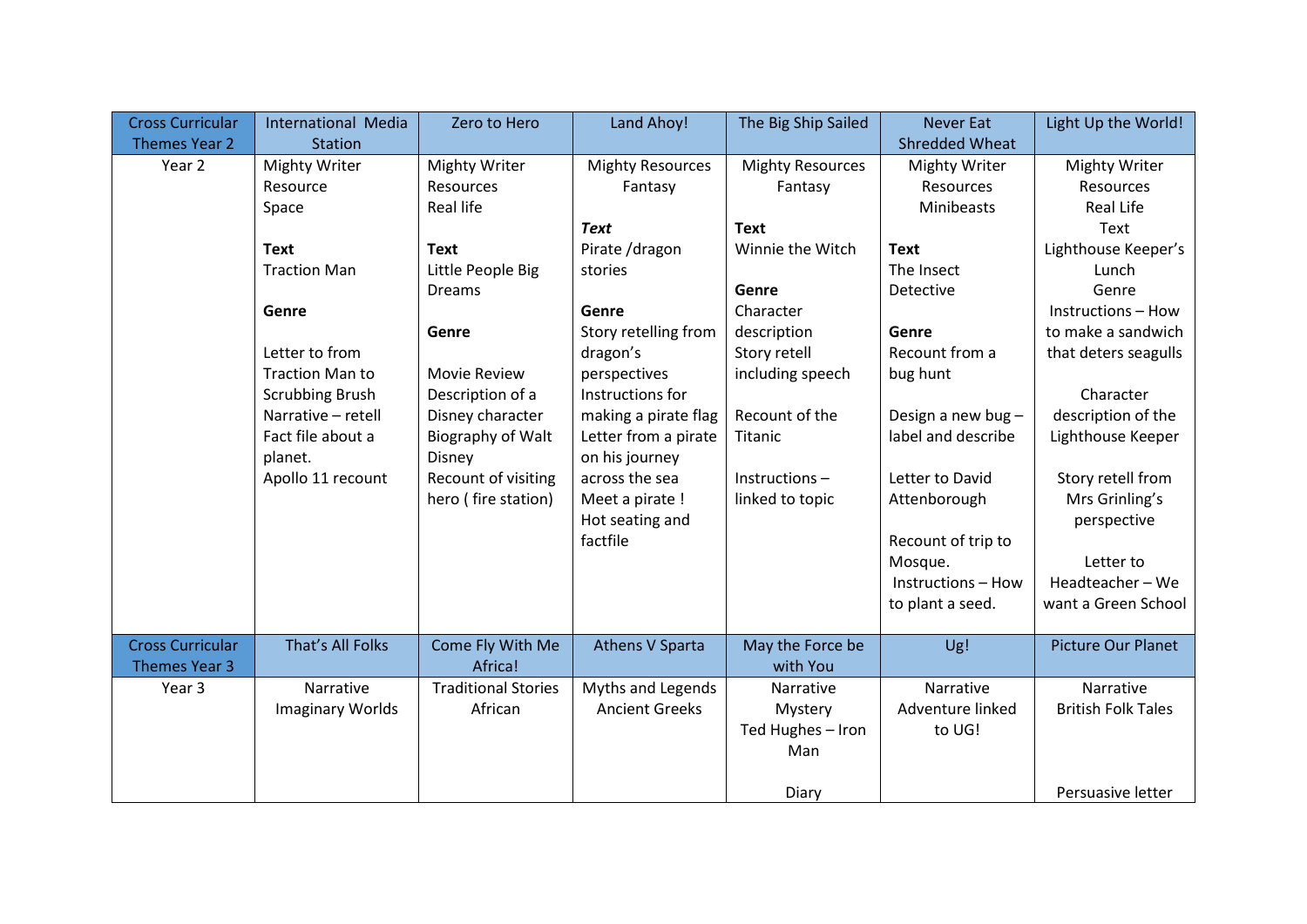|                                                 | Non Chronological<br>Report<br>(The World of Walt<br>Disney) | Performance<br>Poetry                              | Non Chronological<br>report<br><b>Ancient Greek</b><br>Olympics             | A trip to the North<br>Pole                                                          | Non Chronological<br>Report<br>What do we know<br>about the Stone<br>Age? | Moving to another<br>country                   |
|-------------------------------------------------|--------------------------------------------------------------|----------------------------------------------------|-----------------------------------------------------------------------------|--------------------------------------------------------------------------------------|---------------------------------------------------------------------------|------------------------------------------------|
| <b>Cross Curricular</b><br>Themes Year 4        | <b>Lightning Speed</b>                                       | A World of<br><b>Difference</b>                    | Law and Order                                                               | Rocky the<br>Findosaur                                                               | <b>Under Attack</b>                                                       | <b>Under the Canopy</b>                        |
| <b>Writing Genres</b><br>Year 4                 | Narrative<br>Mystery                                         | Narrative<br>Writing in the Style<br>of Roald Dahl | Persuasive Letter<br>to MP<br>Changes to a law<br>that affects them         | Informal/Formal<br>writing<br><b>Fossil Find!</b>                                    | Explanation<br>Viking Long Boat                                           | Narrative<br>The Great Kapok<br><b>Tree</b>    |
|                                                 | Biography<br><b>Thomas Eddison</b>                           | Non Chron Reports<br><b>Religious Festivals</b>    | Poetry<br>Linked to extreme<br>weather                                      | Recount<br>Flag Fen                                                                  | Narrative<br><b>Historical Setting</b><br><b>Viking Story</b>             | Persuasive letter<br>Protecting<br>Rainforests |
| <b>Cross Curricular</b><br><b>Themes Year 5</b> | <b>Mission Control</b>                                       | Come Fly With Me<br>America                        | You're Not Invited                                                          | In Your Element                                                                      | Location, location,<br>location                                           | <b>Global warning</b>                          |
| <b>Writing Genres</b><br>Year 5                 | Narrative<br><b>Science Fiction</b>                          | Non Chronological<br>Report<br>America             | Narrative<br><b>Historical Setting</b><br>Romans - linked<br>The Thieves of | Poetry<br>Water                                                                      | Narrative<br><b>Familiar Setting</b>                                      | Newspaper Report<br><b>Global Disaster</b>     |
|                                                 | Newspaper Report<br>Moon Landing                             | Myths and Legends<br>Native America                | Ostia<br>Non Chronological<br>Report - brochure<br><b>Roman Villas</b>      | <b>Explanation Text</b><br>Volcanoes<br>Ist person recount<br>Eruption of<br>Pompeii | Persuasive Letter<br>Environment                                          | <b>Discursive Text</b><br>Recycling            |